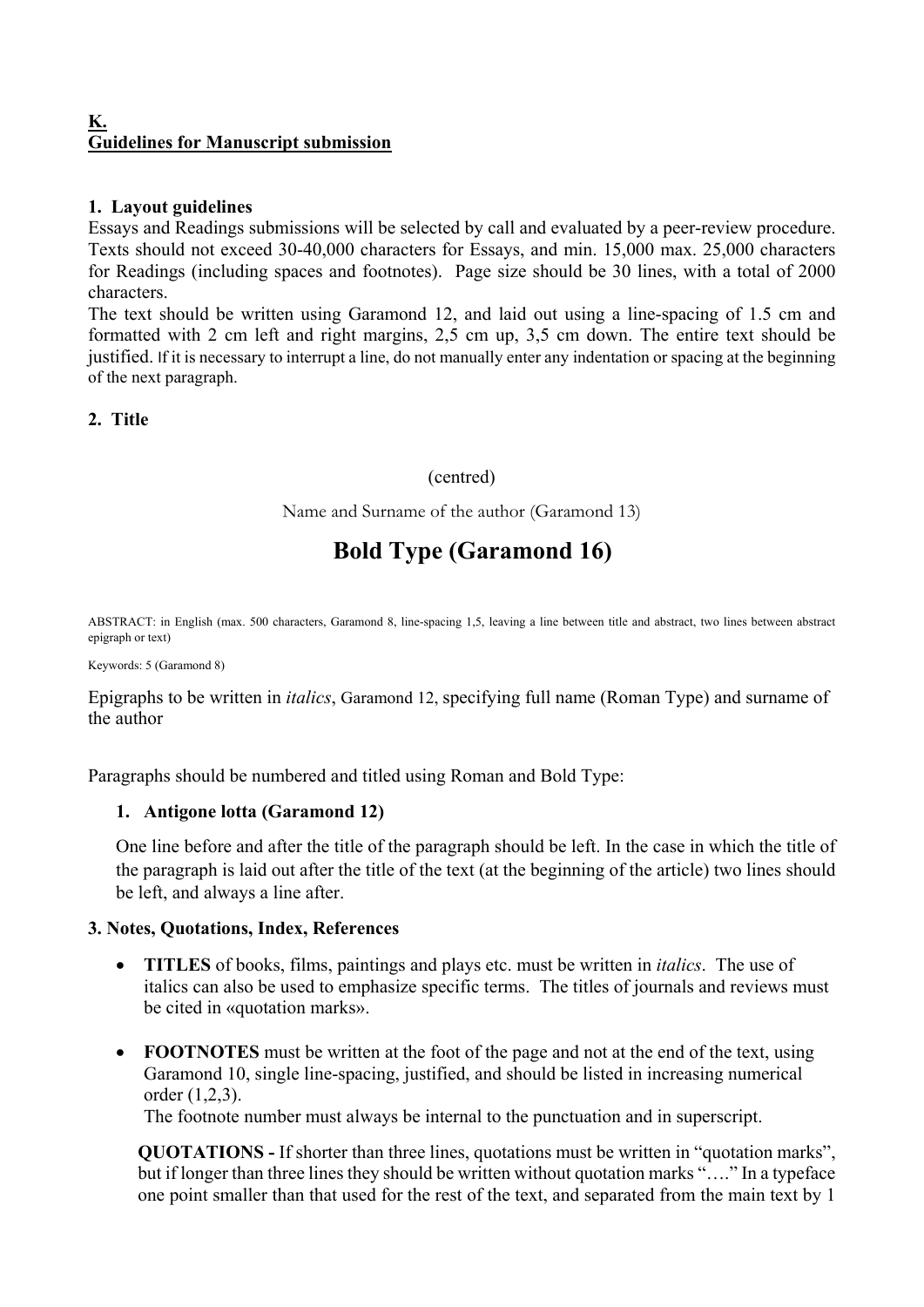line, both at the top and bottom, and without indentation. Instead, if there are quotations included within other quotations shorter than three lines, they will be in single quotes '…' in double quotes "…": ex: "She said 'I'm done' and she leaves",

- If terms in a translated or emphasized sense are used into quotations shorter than three lines, they will be in single quote '…': ex., "reject the prejudice that makes love, hatred and anger of the 'internal realities' accessible to a single witness ", otherwise, as mentioned, they will go in double quotes
- **REFERENCES** should be cited in the text as follows: **(Author, year of publication) or Author (year of publication)**; if the page number/s is/are required, **(Author, year, p.) or (Author, year, pp. ...-...).**

First case example: (Agamben,1995)

Second case example: (Agamben, 1995, p. 12) (Agamben 1995, pp. 15-16)

When there is more than one author, the authors' names should be separated by a comma if there are only two, or by adding "*et al*." in *italics* after the first author's name, if there are more than two.

Third case example: (Deleuze, Guattari, 1972) (Deleuze, Guattari 1972, pp. 120-121)

Fourth case example: (Easterday *et al*., 1977).

The date indicated within brackets must refer to the original edition of the work, even when the pages cited by the writer belong to the translated edition.

Any apparent contradictions between the original edition and the pages cited in brackets will be overcome in the general bibliographical references, in which will be indicated the consulted edition (original or translated). If the author cites the translated version, it is always needed making follow the references of the consulted version by the references of the original version.

Example of quotation in the text:

Precisely this real (instinctual) nature of the phantasmic object can make Kafka say that the ghosts of the letters are therefore real spirits, that "they not only have the sheet over their head" (Kafka, 2015, p.196).  $\rightarrow$  the page in this case is that of the Italian translation of 2015, edition consulted by the author.

Example of reference at the end of the article, in the general bibliography

Kafka, F., 2015, *Lettere a Milena*, translated by Ervino Porcar, Milano, Mondadori; ed. or. 1952, *Briefe an Milena*, Frankfurt a. M., S. Fischer.

Reference should be cited in the language of the writer. In the absence of translated version, the author will use the form: (my translation)

When the writer makes successive reference to or cites the same source, it is only necessary to cite Author, date the first time, while for successive references it is only necessary to cite the page number. If successive references are taken from the same page as a previously cited one, it is sufficient to write the abbreviation (ib).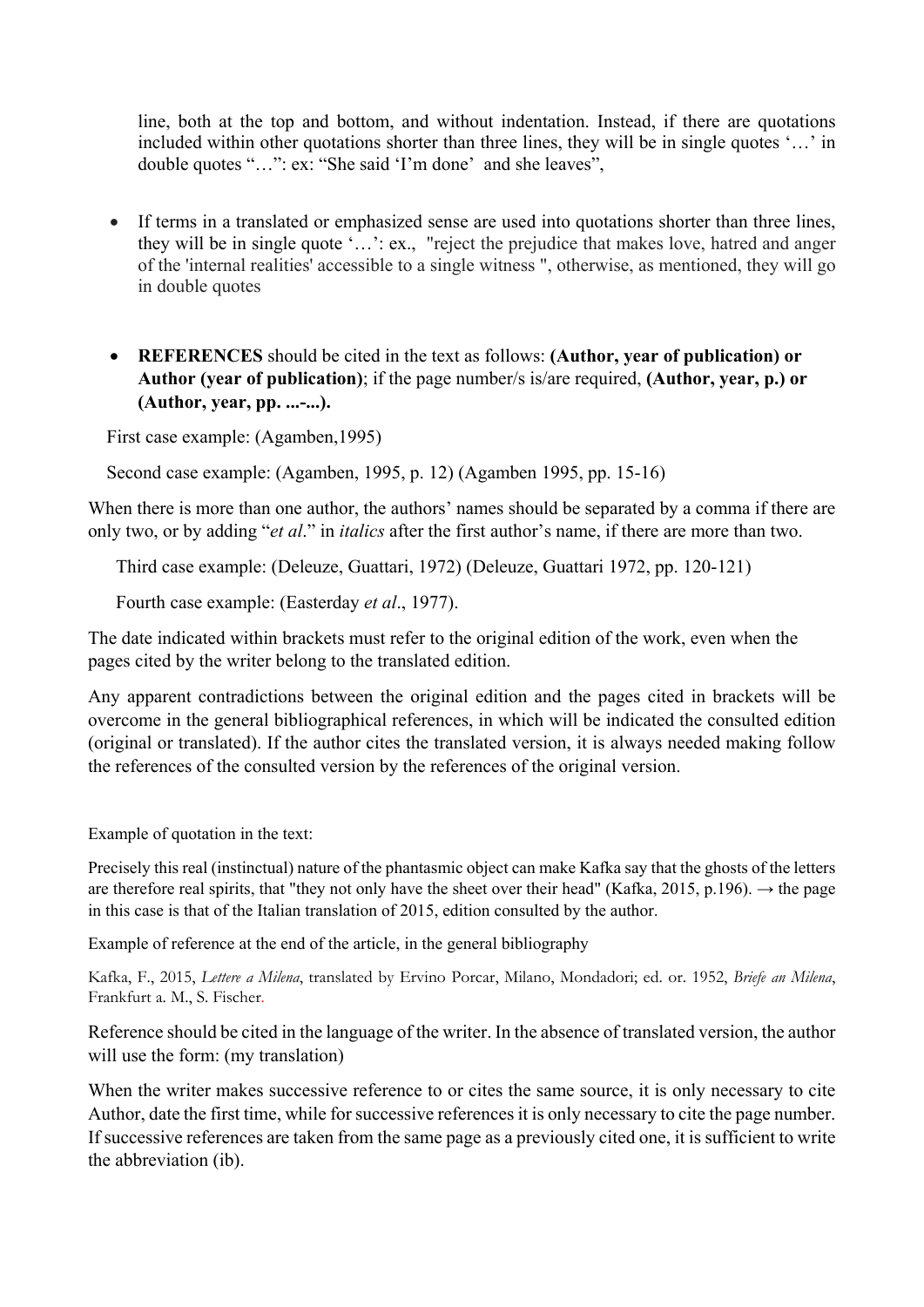If more than one work published by the same author and in the same year is cited, the bibliographical reference to each work must be followed by the letters (a,b,c,)

Example:

Adelman, H., 2002a, *Canadian Borders and Immigration Post 9/11*, in «International Migration Review», 36, 1, pp.15-28

-2002b, Refugees and Border Security Post-September 11, in «Refugee», 20, 4, pp.5-14.

References in the text must also use these same indications (Adelman, 2002b, p.7)

- **BIBLIOGRAPHICAL REFERENCES** must be listed alphabetically (A-Z) following this order
- **Bibliography** (bold type, 12, right- aligned )
- Leaving four lines between text and bibliography
- Leaving one line after bibliography
- Leaving one line between each reference

# **author (authors), year of publication, title of the article, place of publication, publishing house**

Lipsky, M., 1980, *Street-level bureaucracy: Dilemmas of individuals in public services,* New York, Russell Sage Foundation Publications

As previously mentioned, works must be cited in the original edition. If a translated version of the work is used, the quotation from the original edition will be followed by the expression "trad.ing" and bibliographical data, but without repeating the Surname and Name of the author.

Example:

Agamben, G., 1995, *Homo sacer. Il potere sovrano e la nuda vita*, Torino, Bollati Boringhieri; trad. ing. 1998, *Homo Sacer: Sovereign Power and Bare Life*, Standford, Standford University Press

References in the text:

(Agamben, 1995, pp. 23)

# **Citing articles in journals**:

Articles must be cited in this order - Author, year of publication, *title of the article* (in *italics*), in «title of review», Vol., n., pp.

Example:

Bourgois, P.,1998, *The moral economy of Homeless Heroin Addicts: Confronting Ethnography, HIV Risks and Everyday Violence in S. Francisco Shooting Gallery*, in «Substance use & misuse», ii, 33, pp. 2323-2351.

# **Citing essays from collections**: